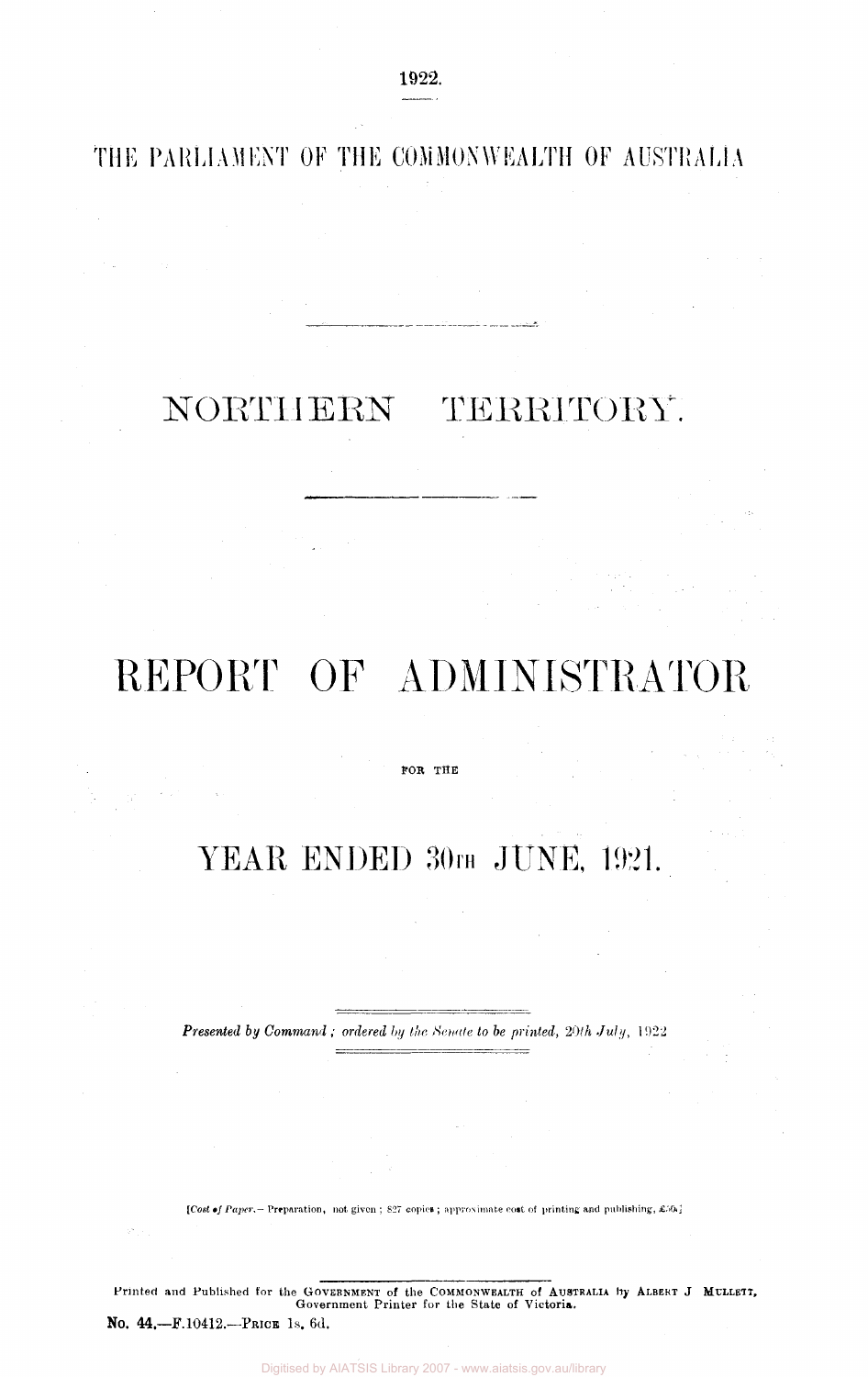### **CONTENTS.**

 $\label{eq:2.1} \begin{split} \frac{1}{\sqrt{2}}\left(\frac{1}{\sqrt{2}}\right) & = \frac{1}{2}\left(\frac{1}{2}\right) \\ & = \frac{1}{2}\left(\frac{1}{2}\right) \\ & = \frac{1}{2}\left(\frac{1}{2}\right) \\ & = \frac{1}{2}\left(\frac{1}{2}\right) \\ & = \frac{1}{2}\left(\frac{1}{2}\right) \\ & = \frac{1}{2}\left(\frac{1}{2}\right) \\ & = \frac{1}{2}\left(\frac{1}{2}\right) \\ & = \frac{1}{2}\left(\frac{1}{2}\right) \\ & = \frac{1}{2}\left(\frac{1}{2}\right) \\ &$ 

|                                                                           |                                              |                             |                                              |                                              |                                              |                                              |                                              |                                   |                             |                                              | PAGE         |
|---------------------------------------------------------------------------|----------------------------------------------|-----------------------------|----------------------------------------------|----------------------------------------------|----------------------------------------------|----------------------------------------------|----------------------------------------------|-----------------------------------|-----------------------------|----------------------------------------------|--------------|
|                                                                           |                                              |                             |                                              |                                              |                                              |                                              | . .                                          | . .                               |                             |                                              | 3            |
| Administrator's Report<br>٠.                                              |                                              |                             |                                              | . .                                          | . .                                          | . .                                          |                                              |                                   |                             |                                              |              |
| Land and Survey Department-                                               |                                              |                             |                                              |                                              |                                              |                                              |                                              | . .                               | $\ddot{\phantom{1}}$        | $\ddot{\phantom{1}}$                         | 9            |
| Areas held under Lease, Permit, &c.                                       |                                              | $\ddot{\phantom{0}}$        | . .                                          | $\ddotsc$                                    | . .                                          | $\ddotsc$                                    | $\ddot{\phantom{1}}$                         | $\ddotsc$                         | $\ddot{\phantom{0}}$        | $\ddot{\phantom{0}}$                         | 9            |
| Revenue for year ended 30th June, 1921<br>Pastoral Leases                 |                                              |                             | $\ddotsc$                                    | $\ddot{\phantom{0}}$                         | $\ddot{\phantom{1}}$                         | . .                                          | $\sim$ $\sim$<br>$\sim$ $\sim$               | $\ddot{\phantom{0}}$              | $\ddot{\phantom{a}}$ .      | $\ddot{\phantom{0}}$                         | 9            |
| $\sim$ $\sim$                                                             | $\ddot{\phantom{a}}$                         | μ.,                         | $\ddot{\phantom{a}}$                         | $\ddot{\phantom{0}}$                         | $\ddot{\phantom{1}}$                         | $\ddot{\phantom{0}}$                         | $\ddot{\phantom{0}}$                         | $\ddot{\phantom{1}}$              | $\ddot{\phantom{1}}$        | $\ddot{\phantom{0}}$                         | 9            |
| Pastoral Lands gazetted open to application<br><b>Aboriginal Reserves</b> |                                              |                             | $\ddot{\phantom{0}}$                         | $\ddot{\phantom{1}}$                         | $\ddotsc$<br>μ.                              | $\ddot{\phantom{1}}$<br>$\ddot{\phantom{0}}$ | $\ddot{\phantom{1}}$                         | $\ddot{\phantom{0}}$              | $\ddot{\phantom{1}}$        | $\ddot{\phantom{0}}$                         | 10           |
| $\ddot{\phantom{a}}$ .<br><b>Mission Stations</b>                         | $\ddot{\phantom{a}}$                         | $\ddot{\phantom{a}}$        | $\ddot{\phantom{0}}$                         | ٠.<br>$\ddot{\phantom{a}}$                   | $\ddot{\phantom{a}}$                         | $\ddot{\phantom{0}}$                         | $\bullet$ $\bullet$                          | $\ddot{\phantom{0}}$              | $\ddot{\phantom{0}}$        | $\ddot{\phantom{0}}$                         | 10           |
| $\sim$ $\sim$<br>Pastoral Permits, Grazing Licences                       | $\ddot{\phantom{0}}$                         | . .<br>$\ddot{\phantom{0}}$ | $\ddot{\phantom{0}}$<br>$\ddot{\phantom{0}}$ | τ.                                           | $\ddot{\phantom{0}}$                         | $\ddot{\phantom{0}}$                         | $\ddot{\phantom{a}}$                         | . .                               | $\ddot{\phantom{0}}$        | $\ddot{\phantom{1}}$ .                       | 10           |
| Agricultural Leases, Miscellaneous and Town Leases                        |                                              |                             |                                              | $\ddot{\phantom{0}}$                         | $\ddot{\phantom{a}}$                         | $\ddot{\phantom{1}}$                         | $\ddot{\phantom{0}}$                         | ٠.                                | $\ddot{\phantom{0}}$        | $\ddot{\phantom{0}}$                         | 11           |
| Town Lands<br>$\ddot{\phantom{a}}$<br>$\ddot{\phantom{a}}$                | $\ddot{\phantom{0}}$                         |                             | $\ddot{\phantom{0}}$                         | $\ddot{\phantom{1}}$                         | $\ddotsc$                                    | $\ddot{\phantom{1}}$                         | $\ddotsc$                                    | $\epsilon$ .                      | $\epsilon$ .                | . .                                          | 11           |
| Classification Board<br>i.                                                | $\ddot{\phantom{0}}$                         | $\ddot{\phantom{0}}$        | $\ddot{\phantom{a}}$ .                       | $\ddot{\phantom{1}}$ .                       | $\ddot{\phantom{0}}$                         | $\ddot{\phantom{0}}$                         | $\sim$ $\sim$                                | ×.                                | $\cdot$ .                   | . .                                          | 11           |
| Advances to Settlers' Board                                               | $\ddot{\phantom{0}}$                         | $\ddot{\phantom{0}}$        | $\ddot{\phantom{0}}$                         | $\ddot{\phantom{1}}$                         | $\ddot{\phantom{0}}$                         | $\ddot{\phantom{1}}$                         | . .                                          | $\ddot{\phantom{1}}$              | $\ddot{\phantom{0}}$        | $\ddot{\phantom{0}}$                         | $\mathbf{1}$ |
| <b>Surveys</b><br>$\ddot{\phantom{0}}$<br>$\ddot{\phantom{0}}$            | $\ddotsc$                                    | $\ddot{\phantom{0}}$        | $\ddot{\phantom{0}}$                         | $\ddot{\phantom{1}}$                         | $\ddot{\phantom{1}}$                         | . .                                          | $\ddot{\phantom{0}}$                         | $\ddot{\phantom{0}}$              | ٠.                          | $\ddot{\phantom{0}}$                         | 11           |
| Mines Department                                                          |                                              |                             |                                              |                                              |                                              |                                              |                                              |                                   |                             |                                              |              |
| Gold Production<br>$\ddotsc$                                              | $\ddot{\phantom{1}}$                         | $\ddot{\phantom{0}}$        | $\bullet$ $\bullet$                          | $\ddot{\phantom{1}}$                         | . .                                          | $\ddot{\phantom{1}}$                         | $\ddot{\phantom{0}}$                         | . .                               | $\ddot{\phantom{0}}$        | $\ddot{\phantom{1}}$                         | 12           |
| Tin Production<br>$\ddotsc$                                               | $\ddot{\phantom{a}}$                         | $\ddot{\phantom{a}}$        | $\ddot{\phantom{a}}$ .                       | $\ddot{\phantom{0}}$                         | $\ddot{\phantom{0}}$                         | $\ddot{\phantom{1}}$                         | $\ddot{\phantom{0}}$                         | $\ddot{\phantom{1}}$              | $\ddot{\phantom{0}}$        | $\ddot{\phantom{0}}$                         | 13           |
| <b>Wolfram Production</b><br>$\ddot{\phantom{0}}$                         | . .                                          | $\ddot{\phantom{0}}$        | $\ddot{\phantom{1}}$ .                       | $\ddot{\phantom{0}}$                         | $\sim$ $\star$                               | $\ddot{\phantom{0}}$                         | $\ddot{\phantom{0}}$                         | $\ddot{\phantom{1}}$              | $\ddot{\phantom{0}}$        | $\ddot{\phantom{0}}$                         | 14           |
| Sub-artesian Boring<br>$\ddot{\phantom{1}}$                               | $\ddot{\phantom{a}}$                         | $\ddot{\phantom{a}}$ .      | $\sim$ $\sim$                                | $\ddot{\phantom{1}}$ .                       | $\ddot{\phantom{1}}$                         | $\ddot{\phantom{1}}$                         | $\ddot{\phantom{1}}$                         | $\ddot{\phantom{1}}$              | $\ddot{\phantom{0}}$        | $\ddot{\phantom{1}}$ .                       | 14           |
| Overland Telegraph Bores                                                  | $\ddot{\phantom{a}}$                         | $\ddot{\phantom{0}}$        | $\sim$ $\sim$                                | $\ddot{\phantom{a}}$                         | $\ddot{\phantom{1}}$                         | $\ddot{\phantom{0}}$                         | $\ddot{\phantom{0}}$                         | $\ddot{\phantom{0}}$              | $\ddot{\phantom{0}}$        | $\ddot{\phantom{0}}$                         | 15           |
| Chief Mining Warden's Report                                              | $\ddot{\phantom{0}}$                         | $\ddot{\phantom{0}}$        | $\ddot{\phantom{0}}$                         | $\ddot{\phantom{0}}$                         | $\ddot{\phantom{1}}$                         | $\ddot{\phantom{0}}$                         | $\ddot{\phantom{0}}$                         | $\ddot{\phantom{0}}$              | . .                         | . .                                          | 15           |
| Return of Mining Leases, and Protected Mining Lease Applications          |                                              |                             |                                              |                                              | $\ddot{\phantom{1}}$ .                       | $\ddot{\phantom{0}}$                         | $\ddot{\phantom{1}}$                         | $\ddot{\phantom{1}}$              | $\cdot$ .                   | $\ddot{\phantom{0}}$                         | 16           |
| Return of Gold and other Minerals and Metals, 30th June, 1921             |                                              |                             |                                              |                                              | $\ddotsc$                                    | $\ddot{\phantom{1}}$                         | $\ddotsc$                                    | . .                               | $\ddot{\phantom{1}}$        | $\ddotsc$                                    | 16, 17       |
| Maranboy Tin Field<br>$\ddot{\phantom{a}}$                                |                                              |                             |                                              | $\ddot{\phantom{0}}$                         | $\ddotsc$                                    | $\ddot{\phantom{1}}$                         | $\ddot{\phantom{0}}$                         | . .                               | $\ddot{\phantom{0}}$        | $\ddot{\phantom{0}}$                         | 17           |
| Aboriginal Department-                                                    |                                              |                             |                                              |                                              |                                              |                                              |                                              |                                   |                             |                                              |              |
| General                                                                   |                                              |                             | $\ddot{\phantom{0}}$                         | . .                                          | ٠.                                           | μ.                                           | $\ddot{\phantom{1}}$ .                       | $\ddot{\phantom{0}}$              | $\ddot{\phantom{0}}$        | $\ddot{\phantom{0}}$                         | 18           |
| Darwin Aboriginal Compound                                                | $\ddot{\phantom{0}}$                         | $\ddot{\phantom{0}}$        | $\ddot{\phantom{0}}$                         | . .                                          | $\ddot{\phantom{1}}$                         | $\ddot{\phantom{0}}$                         | $\ddot{\phantom{1}}$                         | $\ddot{\phantom{1}}$              | . .                         | $\ddot{\phantom{a}}$ .                       | 18           |
| Department of Agriculture and Botanic Gardens                             |                                              |                             | $\ddot{\phantom{0}}$                         | $\ddot{\phantom{0}}$                         | $\ddotsc$                                    | . .                                          | $\ddot{\phantom{0}}$                         | $\ddot{\phantom{1}}$              | $\ddot{\phantom{0}}$        | $\ddot{\phantom{0}}$                         | 20           |
| Harbor Master's Report<br>$\ddot{\phantom{0}}$                            | $\ddot{\phantom{0}}$                         | . .                         | $\ddot{\phantom{0}}$                         | $\ddot{\phantom{0}}$                         | $\ddot{\phantom{0}}$                         |                                              | $\mathcal{L}_{\mathcal{A}}$                  | $\ddot{\phantom{0}}$              | $\ddot{\phantom{0}}$        | $\ddot{\phantom{0}}$                         | 22           |
| Police Inspector's Report<br>$\ddot{\phantom{0}}$                         | $\ddot{\phantom{a}}$                         | $\ddot{\phantom{0}}$        | $\ddot{\phantom{1}}$ .                       | . .                                          | $\ddot{\phantom{0}}$                         | $\ddot{\phantom{1}}$                         | $\ddot{\phantom{0}}$                         | $\ddot{\phantom{0}}$              | $\ddot{\phantom{0}}$        | $\ddot{\phantom{1}}$                         | 23           |
| Darwin Gaol and Labour Prison                                             |                                              |                             |                                              |                                              |                                              |                                              |                                              | $\ddot{\phantom{0}}$              | . .                         | . .                                          | 25           |
| Public Health Department-                                                 |                                              | $\sim$ .                    | $\ddot{\phantom{0}}$                         | ٠.                                           | . .                                          | . .                                          | $\ddot{\phantom{0}}$                         |                                   |                             |                                              |              |
| General                                                                   |                                              |                             |                                              |                                              |                                              |                                              |                                              |                                   |                             | $\ddotsc$                                    | 27           |
| $\ddot{\phantom{a}}$<br>. .<br>Hospital Administration                    |                                              | μ.                          | $\ddot{\phantom{0}}$                         |                                              | $\ddot{\phantom{0}}$                         | $\ddot{\phantom{0}}$                         | $\bullet$ .                                  | . .                               | . .<br>$\ddot{\phantom{0}}$ |                                              | 28           |
| Bush Medical Supplies                                                     | $\ddot{\phantom{0}}$                         | $\ddot{\phantom{1}}$ .      | $\ddot{\phantom{a}}$ .                       | $\ddot{\phantom{a}}$                         | $\sim$ $\sim$                                | $\sim$ $\sim$                                | $\ddot{\phantom{0}}$                         | $\ddot{\phantom{0}}$              |                             | $\ddot{\phantom{1}}$                         | 28           |
| Mosquito Reduction<br>$\ddot{\phantom{a}}$                                | $\ddot{\phantom{0}}$                         | $\ddot{\phantom{0}}$        | $\ddot{\phantom{0}}$                         | $\ddot{\phantom{0}}$                         | $\ddot{\phantom{0}}$                         | $\ldots$                                     | . .                                          | $\ddot{\phantom{0}}$              | . .<br>. .                  | $\ddot{\phantom{0}}$<br>$\ddot{\phantom{0}}$ | 29           |
| Sanitary Inspection, Drainage, and Water Supply                           | $\ddotsc$                                    | $\ddot{\phantom{0}}$        | $\ddot{\phantom{0}}$                         | $\ddot{\phantom{0}}$<br>$\ddot{\phantom{a}}$ | $\ddot{\phantom{1}}$ .                       | $\ddot{\phantom{0}}$<br>$\ddot{\phantom{a}}$ | $\ddot{\phantom{0}}$<br>$\ddot{\phantom{a}}$ | $\ddotsc$<br>$\ddot{\phantom{0}}$ | $\ddot{\phantom{1}}$        | $\ddot{\phantom{0}}$                         | 30           |
| Population, Year ending 30th June, 1921                                   |                                              |                             | $\sim$ .                                     | $\ddot{\phantom{0}}$                         | $\ddot{\phantom{1}}$<br>$\ddot{\phantom{0}}$ | $\ddot{\phantom{0}}$                         | $\ddot{\phantom{0}}$                         | $\ddot{\phantom{0}}$              | $\ddot{\phantom{0}}$        | $\ddot{\phantom{1}}$                         | 31           |
| Malaria, Advice and Treatment for                                         |                                              | $\sim$ .                    | $\ddot{\phantom{1}}$                         | . .                                          | $\ddot{\phantom{0}}$                         | $\sim$                                       | $\ddot{\phantom{0}}$                         | . .                               | $\ddotsc$                   | $\ddot{\phantom{0}}$                         | 31           |
| Supreme Court<br>$\ddot{\phantom{a}}$ .<br>$\ddot{\phantom{a}}$           | Ω.                                           | $\ddot{\phantom{1}}$ .      | $\sim$                                       | $\ddot{\phantom{1}}$                         | $\ddot{\phantom{1}}$                         | $\ddot{\phantom{1}}$                         | $\bullet$ $\bullet$                          | $\ddot{\phantom{a}}$              | $\sim$ $\sim$               | $\ddot{\phantom{0}}$                         | 32           |
| Public Trustee<br>$\sim$ $\sim$                                           |                                              |                             |                                              |                                              |                                              |                                              | . .                                          | $\ddot{\phantom{0}}$              | . .                         | $\ddot{\phantom{a}}$                         | 33           |
| $\ddot{\phantom{1}}$<br>Stock Department-                                 | $\ddot{\phantom{0}}$                         | $\ddot{\phantom{a}}$        | $\ddotsc$                                    |                                              | . .                                          | $\ddot{\phantom{0}}$                         |                                              |                                   |                             |                                              |              |
| Number of Stock on Stations                                               |                                              |                             |                                              |                                              |                                              |                                              |                                              |                                   |                             |                                              | 33           |
| Dipping of Cattle                                                         | . .                                          | ٠.                          | $\ddot{\phantom{a}}$ .                       |                                              | . .                                          | $\ddot{\phantom{0}}$                         |                                              | . .                               | $\ddotsc$                   | $\ddotsc$                                    | 33           |
| . .<br><b>Stock Reserves</b>                                              | $\ddotsc$                                    | ٠.                          | $\sim$                                       | . .                                          | . .                                          | $\ddot{\phantom{0}}$                         | $\ddot{\phantom{0}}$                         | $\ddot{\phantom{0}}$              | $\ddotsc$                   |                                              | 34           |
| $\ddot{\phantom{0}}$<br><b>Stock Diseases</b>                             | . .                                          | $\ddot{\phantom{1}}$        | $\ddot{\phantom{0}}$                         | . .                                          | $\ddot{\phantom{0}}$                         | $\ddot{\phantom{1}}$                         | Ч.                                           | $\ddot{\phantom{0}}$              | $\ddot{\phantom{1}}$ .      | $\ddot{\phantom{0}}$                         | 34           |
| . .<br>Mataranka Station<br>$\ddot{\phantom{a}}$                          | $\ddot{\phantom{1}}$                         | $\ddotsc$                   | $\ddot{\phantom{1}}$ .                       | . .                                          | $\ddot{\phantom{1}}$                         | $\ddot{\phantom{0}}$                         | . .                                          | $\bullet$ .                       | $\ddot{\phantom{1}}$ .      | $\ddot{\phantom{1}}$ .                       | 34           |
| Oenpelli Station<br>$\ddot{\phantom{0}}$                                  | $\ddot{\phantom{1}}$<br>$\ddot{\phantom{a}}$ | $\cdot$ .<br>$\ddotsc$      | $\ddotsc$                                    | $\ddot{\phantom{0}}$<br>$\ddot{\phantom{0}}$ | $\ddot{\phantom{1}}$<br>$\ddot{\phantom{a}}$ | $\ddotsc$                                    | $\ddotsc$<br>$\ddot{\phantom{0}}$            | $\bullet$ $\bullet$<br>. .        | $\ddot{\phantom{1}}$ .      | $\sim$ $\epsilon$<br>$\ddot{\phantom{1}}$    | 34           |
| Education Department -                                                    |                                              |                             | $\ddot{\phantom{0}}$                         |                                              |                                              | $\ddot{\phantom{1}}$ .                       |                                              |                                   | $\ddot{\phantom{a}}$ .      |                                              |              |
| Schools and Attendance                                                    |                                              |                             |                                              |                                              |                                              |                                              |                                              |                                   |                             |                                              | 34           |
| Staffs, High School, Inspection                                           | $\ddot{\phantom{1}}$                         | $\ddot{\phantom{a}}$        | г.                                           | ٠.                                           | . .                                          | $\ddotsc$                                    | . .                                          | $\ddot{\phantom{a}}$              | $\ddot{\phantom{1}}$ .      | $\ddot{\phantom{0}}$                         | 35           |
| Public Works Department<br>$\ddot{\phantom{1}}$ .                         | $\sim$ .                                     | $\ddot{\phantom{0}}$        | $\ddotsc$                                    | . .                                          | $\ddot{\phantom{0}}$                         | $\ddotsc$                                    | $\ddot{\phantom{0}}$                         | $\ddot{\phantom{1}}$ .            | . .                         | $\ddot{\phantom{1}}$                         | 35           |
| Government Storekeeper                                                    | . .                                          | $\ddot{\phantom{1}}$ .      | $\ddot{\phantom{1}}$ .                       | $\ddot{\phantom{0}}$                         | $\ddot{\phantom{1}}$                         | $\ddot{\phantom{1}}$ .                       | $\ddot{\phantom{1}}$ .                       | $\sim$ $\alpha$                   | $\ddotsc$                   | $\ddot{\phantom{1}}$                         | 36           |
| Ϋ,<br><b>Government Hotels</b>                                            | $\ddotsc$                                    | $\ddotsc$                   | $\ddot{\phantom{0}}$                         | . .                                          | $\sim$                                       | $\ddot{\phantom{1}}$ .                       | $\ddot{\phantom{0}}$                         | $\ddot{\phantom{a}}$              | $\ddot{\phantom{0}}$        | . .                                          | 37           |
| $\ddotsc$                                                                 | $\ddot{\phantom{0}}$                         | $\ddot{\phantom{1}}$ .      | $\ddot{\phantom{1}}$                         | $\ddotsc$                                    | . .                                          | $\ddot{\phantom{1}}$                         | $\ddot{\phantom{1}}$                         | $\ddot{\phantom{0}}$              | $\ddot{\phantom{1}}$        | $\ddotsc$                                    |              |

*List of Illustrations (at end of Report).* 

 $\hat{\sigma}_{\rm eff}$ 

 $\Delta \sim 10^6$ 

Plate I.—Pine Apples on Verburg's Farm.

Plate II — Adelaide River, near Verburg's Farm.

Plate III.—Irrigation Furrows, Verburg's Farm.

Plate IV.—The Dam, Verburg's Farm.

Plate V.—Elephant Grass, Botanic Gardens, Darwin.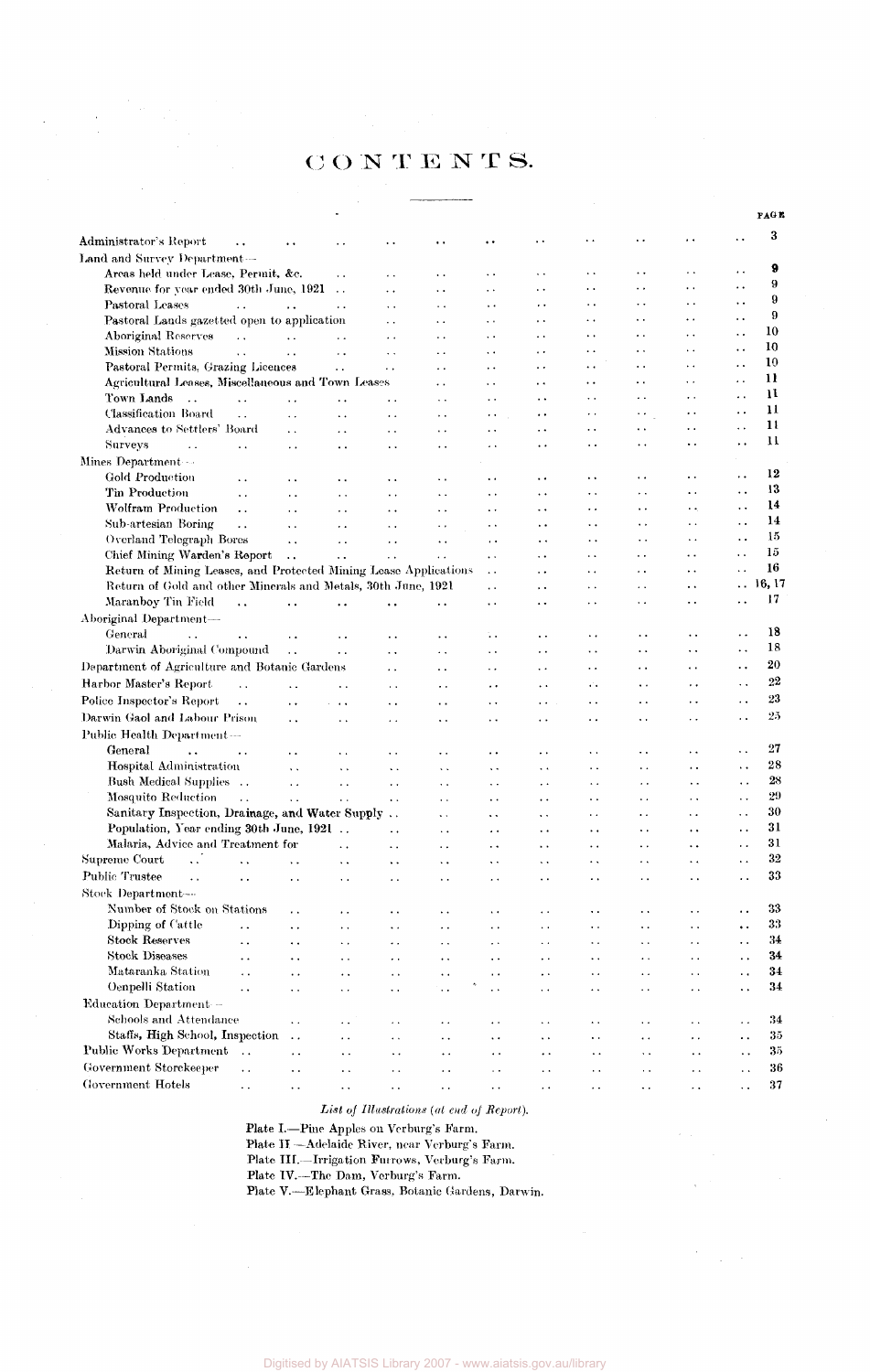From the extremist element the Minister met with hostility and disrespect throughout his stay ; these people, by some curious process of reasoning peculiar to themselves, having apparently concluded that it would be an advantage to the Territory to render the Ministerial visit nugatory and barren of results, but the hearty welcome and cordial assistance to the Minister in his quest for information, offered by the wiser section of the population, frustrated their efforts in this direction. The cordiality of the people generally was very noticeable at the country centres visited by the Minister, and the honorable gentleman was enabled to achieve the objects of his visit, and on his departure, despite a somewhat feeble demonstration organized by the malcontents, received a hearty send-off from his many well-wishers.

#### ABORIGINES.

The report of the Chief Protector of Aboriginals will be found of interest, and his statistics in relation to half-castes have a certain significance which should command attention. I am in accord with the suggestion of the Chief Protector anent the establishment of an industrial school which 1 would rather call an institute for vocational training, for half-caste boys and girls, but until I am able to personally inform myself on these matters I do not propose to make definite recommendations. An opportunity to obtain the necessary knowledge will, I hope, occur as soon as conditions permit of travelling in 1922.

#### AGRICULTURE AND BOTANIC GARDENS.

The report of the Superintendent of Agriculture and Curator of the Botanic Gardens is of importance, and should be of deep interest to all concerned in the agricultural progress of the Territory.

The paragraphs relating to peanuts, cotton growing, tobacco, and timber, are deserving of special attention as indicating the possibilities of the Territory in regard to these products being grown on a large scale for profit, as also the final paragraph referring to the work of Mr. Verberg, on the Adelaide, whose farm on the Adelaide River I have twice visited, and who alone and unaided has demonstrated what can be done by practical ability and untiring industry.

#### MARINE AND SHIPPING.

The reports of the Shipping Clerk and Harbor Master make rather sorry reading. The whole of the shipping trade as between Territory ports is under review, and efforts will be made to reduce cost and increase efficiency, but the matter is one involved in difficulties and hampered by local conditions such as high wages, shallow waters, and the absence of buoys and beacons from the entrance channels to the rivers leading up to the various ports.

#### POLICE.

The report of the Inspector of Police shows that the amount of serious crime amongst the white population is negligible, and that drunkenness has decreased, while the amount of crime amongst the aboriginals is not great, and is of the nature to be expected wherever there is a considerable aboriginal population.

A *new* police barracks is very necessary at Darwin.

#### GAOL.

The report of the Gaoler at Darwin indicates an increase in the number of confinees as against last year. The matters of a reserve, repairs, painting, &c, have been noted for attention when circumstances admit of it. An inspection of the gaol did not please me at all. The design and buildings struck me as being quite out of date, and if finances permitted I should be glad to see it replaced by a modern structure.

#### DEPARTMENT OF PUBLIC HEALTH.

A serious feature of the report of the Chief Health Officer is the increasing prevalence of leprosy among aboriginals, and I am inclined to fear that such cases as we hear of and are able to bring in are not a true index of the numbers actually affected. Rumours have reached me of the existence of leprosy along the coast and among the adjacent islands, but in the absence of any vessel for administrative purposes I can neither go myself nor send an officer to inquire into the matter.

Digitised by AIATSIS Library 2007 - www.aiatsis.gov.au/library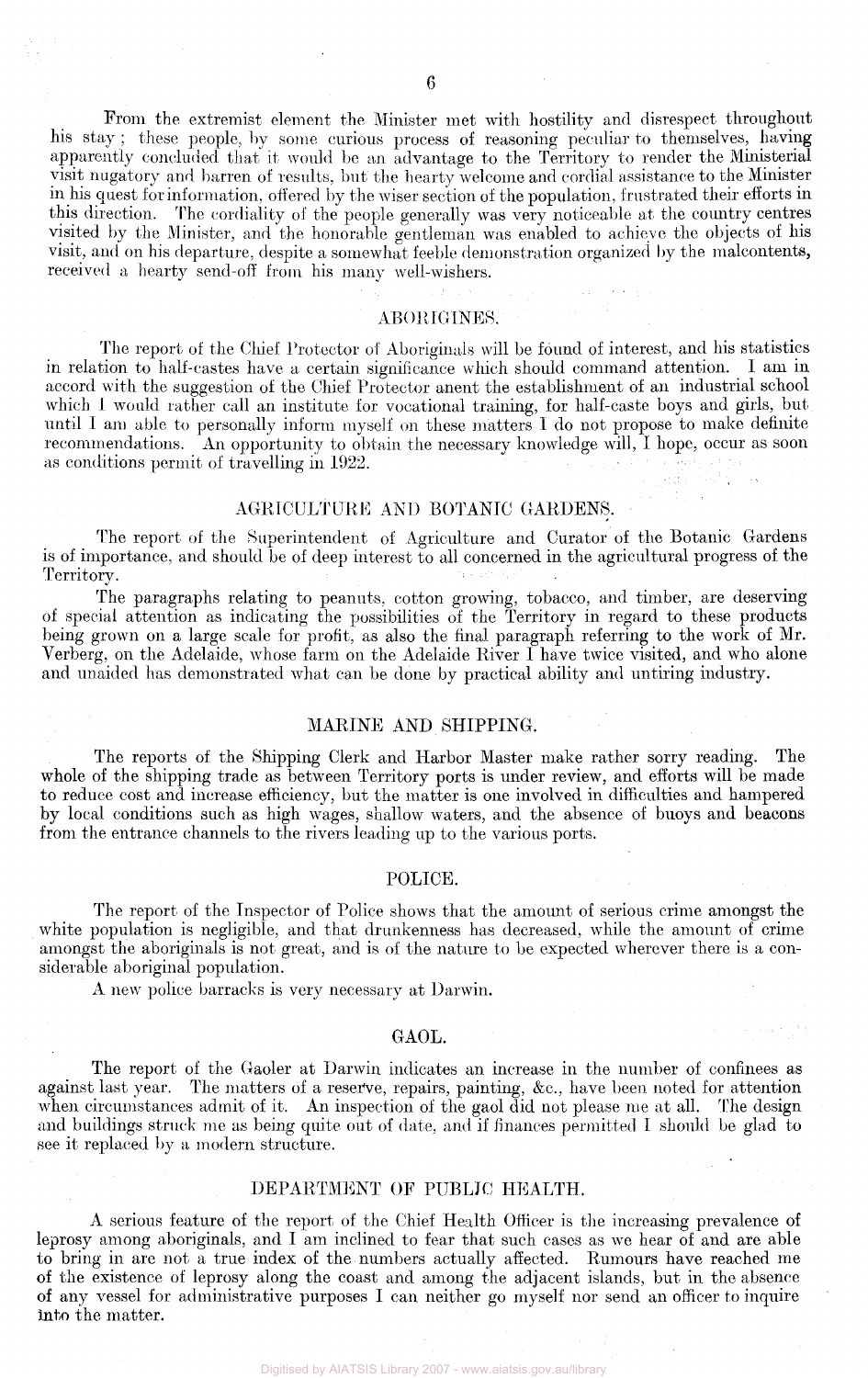#### REPORT ON ABORIGINAL DEPARTMENT FOR YEAR ENDING 30TH JUNE, 1921.

I have the honour to furnish a report on the Aborigines of the Northern Territory for the year ended 30th June last, and regret that the many duties I have to attend to have not left me as much time as I would desire to attend to this very important matter.

I estimate that there are about 20,000 aboriginals in the Territory—8,500 adult males, 8,000 females, 2,000 male children, and 1,500 female children.

There are 550 half-castes and quadroons in the Territory, viz., 122 adult males, 147 adult females, 136 male and 145 female children.

The births of twenty half-caste and quadroon children were registered during the year, and in only one instance was there sufficient evidence to allow of the Court making an order compelling the father of the child to contribute to his support.

At the Bungalow, Alice Springs, some men are supporting their half-caste children. This Bungalow has been, and is, very unsatisfactory, being in immediate touch with the public and near an hotel. Girls leave the premises and visit men at night, returning to the bungalow before daylight. Some boys and girls have been hired under agreement to reputable persons in South Australia, and their behaviour has been satisfactory. Perhaps if an advertisement was inserted in the southern papers notifying that half-caste boys and girls could be employed by farmers and others, it may have a good effect in providing employment and perhaps homes for these unfortunates.

Most of the half-caste women are prostitutes, but a few are married to white men and Malays. Perhaps the establishment of an industrial school may be worthy of consideration, as there is little doubt these girls can be raised much above the level of their black sisters and become useful servants.

Natives, with but few exceptions, are well treated by their employers, and I doubt if many stations could be worked without native stockmen.

Cattle killing is an offence frequently committed by natives, and 1 submit it is no punishment to take them from their surroundings in the bush, where they have little to eat, and confine them in gaol, where they get three meals daily, tobacco, clothes, bed, and very little work.

In my opinion aboriginal stations or reserves on the mainland are useless, as the occupants can come and go as they please, and are easily enticed to leave.

When in Melbourne in 1911 I discussed this matter with the then Acting Minister for External Affairs, and stated that the only suitable place for an aboriginal reserve or station was at Melville Island, where half-castes could be successfully educated, and that native prisoners should be sent there, where they could be made to do some useful work, there being no means of escape, except by boat, which was unlikely ; further,that the place could be made selfsupporting in three or four years. Furthermore, if native prisoners were sent there it would mean a guard or two less at the gaol.

At this time Mr. Robinson (lessee of the island) applied to transfer his leases, but was refused, as 1 understood my suggestion was under consideration. About six years ago the lease was transferred to Messrs. Vestey Bros., but no improvements have ever been made or the island stocked, or even any attempt made to do so. Perhaps you may be pleased to give this some consideration.

I have not received annual reports from the Protectors at Daly River and Oenpelli. At the former there is little to do except repair fences, take care of machinery, and issue rations to the old and sick natives. I recommend that it be discontinued. Considerable expense is incurred at Oenpelli, as in addition to the Protector there is a stockman at £4 5s. a week, and eight natives at 25s. a week each employed. As this expenditure appears to be incurred on account of the Stock Department, I submit that it should not be charged to the Aboriginal Vote.

The natives between Darwin and Maranboy are fast dying, and few are now left where 20 years ago they were in hundreds. Food is sent regularly for the old and sick, and this is being distributed by the police.

Stores are also sent for natives to the Telegraph and Police Stations on the Overland Telegraph Line, and if possible the natives should keep the road clear as some recompense for rations, but it will be difficult to get the work done without supervision. Perhaps the Supervisor of Wells could attend to this.

The military authorities supplied this Department with a lot of blankets and clothing,which were found useful, although a lot were torn and useless.

The health of the natives during the year has been good, except at Lake Nash, where there was an outbreak of venereal disease, which the constable there attended to under the direction of the Camooweal doctor. Dr. Basedow visited the southern part of the Territory and gave some valuable advice. Having medicine chests at police stations is a great boon to natives, who frequently come for medicine, &c, which the police dispense.

I presume the Superintendents of the Mission Stations at Roper River, Bathurst Island, Goulburn Island, and Hermansburg are reporting to you.

I attach report from the Protector at Darwin, which shows that good work has been done at the Aboriginal Compound, Kahlin Beach.

(Sgd.) N. WATERS,

Acting Chief Protector.

#### REPORT ON THE ABORIGINAL COMPOUND, KAHLIN BEACH, AND DISTRICT OF DARWIN FOR THE YEAR ENDING 30TH JUNE, 1921.

I have the honour to report the following in connexion with the Administration of the Aboriginal Ordinance No. 9 of 1918, and the supervision of the Kahlin Beach Compound, &c.

The efficiency of the Aboriginal Ordinance No. 9 of 1918 and the regulations thereunder leaves much to be desired ; or instance, legal assistance employed on several occasions failed to secure convictions in cases which called for urgent application of the law.

Many sections of this Ordinance should be submitted to the Crown Law Department for redrafting.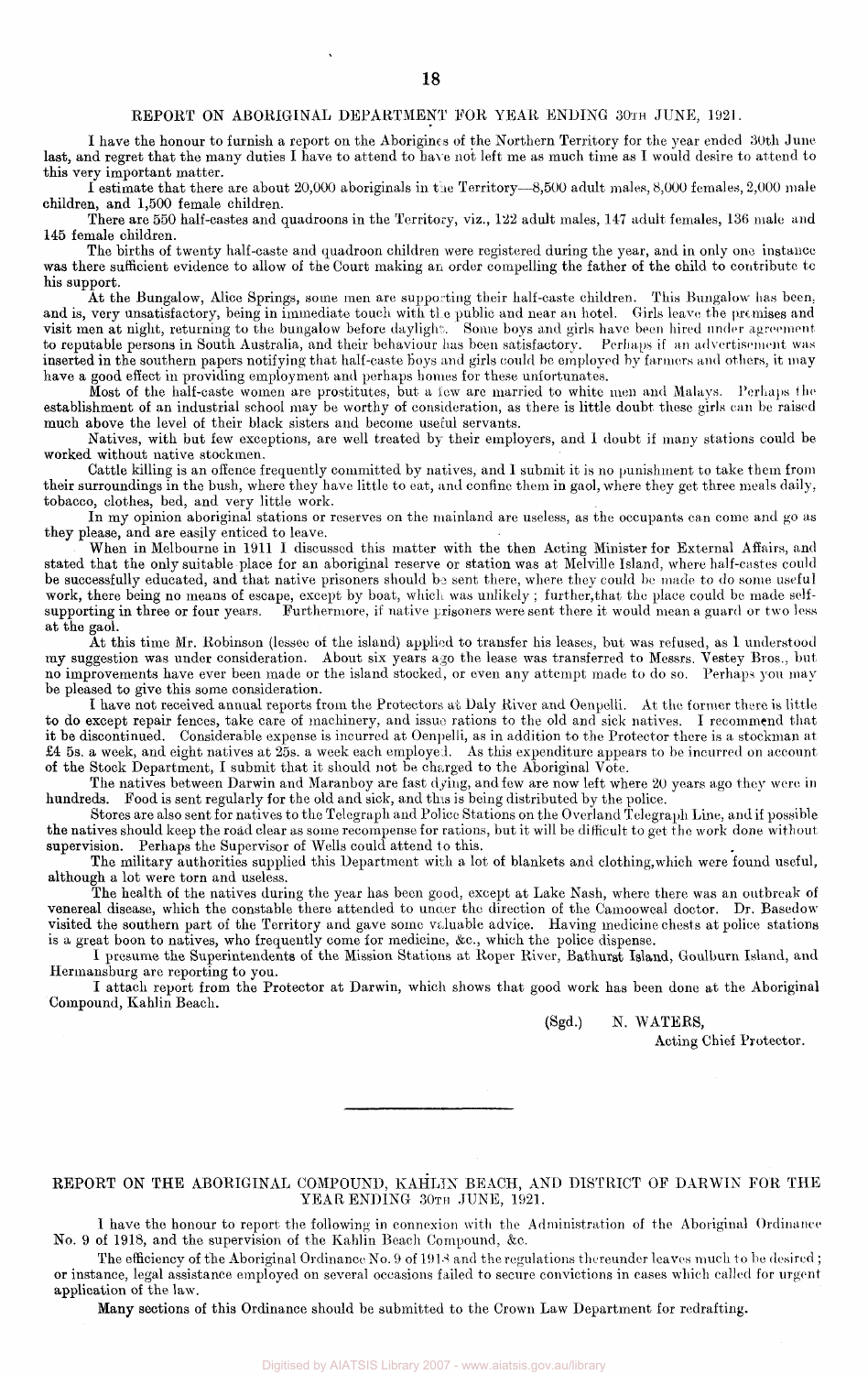#### KAHLIN BEACH ABORIGINAL COMPOUND.

The supervision of the Kahlin Beach Compound and its many activities entail very considerable work on behalf of myself and the matron, Mrs. MacDonald, very often by night as well as by day, and continuously on Sundays, and reference to the following work and its peculiar nature will show that our whole time is devoted to the welfare of the inhabitants of the compound.

To enable you to understand how continuous our work is, a brief enumeration of our duties will not be remiss at this juncture.

The habits of aboriginals and half-castes demand, after our being in attendance at a late hour at night, our appearance in the compound at about 6.45 a.m. each morning, when we have to actually see inmates called, rations distributed to staff, children and old and [infirm a](http://infir.ni)boriginals, children attended to and prepared for school, aboriginals despatched to various employments, attention to applications for aboriginal labour, inspection of clinic, and patrol of camps for illness and cleanliness, supervising repairs and renewals, attendance at the feeding of horses, cleansing of 'buggies, harness, and stables, and despatch of buggies and carts to various Government Departments, as well as carrying out the duties of keeper of the Darwin Pound.

Following upon this comes the matron's attendance as teacher of the compound school, her hours of duty there being from 8.30 a.m. to 12 noon and 2 p.m. till *4* p.m., the rest of her time being taken up with the manufacture of clothes for the compound children, she having to make as many as 300 frocks and rompers per year. In addition to this she attends the compound during my absence at our Darwin office and my day and night patrols of the District of Darwin.

My duties at the Darwin office include attending to all requirements of aboriginal stations in the Northern Territory, including the supply of blankets, clothing, &c, issue of licences, inquiring into complaints against aboriginals, attendance at Court in defence and prosecution of aboriginals, keeping stock books of plant, &c, at aboriginal stations, keeping records and assisting with general correspondence ; further, my presence is imperative at the despatch and arrival of all trains at Darwin. Very often I have to visit the police paddock, where numbers of Chinese and other coloured people are encamped, and occasionally, especially on complaint, I have to patrol the Districts of Parap,  $2\frac{1}{2}$  Mile, 4 Mile, Rapid Creek, 10 Mile, and Shoal Bay.

Our evening and night duties include the complete isolation of the infectious cases at the clinic, the night control of aboriginal and half-caste children, attendance on telephone for the reception of town and suburban complaints, issuing permits and controlling the attendance of aboriginals and half-castes at picture shows, and the preservation of order in the compound, where as many as 400 aboriginals and half-castes are congregated at night.

#### KAHLIN BEACH COMPOUND SCHOOL.

The matron, Mrs. MacDonald, teaches the school under the direct supervision of Mr. Lampe, head teacher of arwin Public School, whose reports have been very favorable. This school has an average attendance of 30, the Darwin Public School, whose reports have been very favorable. about three-quarter female and quarter male, nearly all of whom are half-castes and quadroons.

The lessons include reading, writing, arithmetic, sewing, domestic work, and general deportment, and it is more than apparent that Mrs. MacDonald, who is a qualified teacher, has left an impress and obtained an influence over her present and past pupils, many of whom, now engaged in domestic duties, return to consult her.

#### ABORIGINAL CLINIC.

This clinic, which is now in its sixth year, has an average daily attendance of twenty, 70 per cent. of which are females. These patients are collected in many instances from long distances, and the clinic is a great benefit to the aboriginals and half-castes of the Territory, as well as being a check upon infectious diseases. One has only to compare the system in vogue now with that of the old days, when, for instance, an aboriginal attended at the Darwin Hospital and received medicine, with written instructions on the bottle, "One tablespoonful to be taken three times a day," and also lotions, &c, for eye trouble, labelled " poison," with the result that bottles of medicine and lotions were deposited in the first convenient hiding place.

The in and out patients at the clinic are now attended to daily by Dr. Jones, who gives the aboriginals up-to-date and effective treatment. The clinic is popular with the aboriginals, who are not afraid to attend as they were in other days at the Darwin Hospital. In those days it was customary for the aboriginals to conceal their diseases.

#### OLD AND INFIRM ABORIGINALS.

One of the greatest benefits conferred on the aboriginal population is the care of the old and infirm members, who now receive rations, clothing, blankets, and medical attention ; approximately the number of old and infirm aboriginals in our care at the compound amount to 50. The reproach that the old aboriginal was allowed to starve and die in the bush, as far as Darwin districts are concerned, no longer exists. The usual yearly supply of blankets and clothing was distributed.

#### ABORIGINAL LABOUR SUPPLY.

All aboriginals employed at Darwin are located at the aboriginal compound, Kahlin Beach, at night time, except when special permisssion is given for an aboriginal to sleep on the premises of the employer ; with the exception of the old and infirm, no idle aboriginals are kept at the compound.

Practically all the domestic labour in and around Darwin is performed by aboriginals and half-castes; in addition to this the greater part of the manual labour employed in and around Darwin is supplied from the compound. Many efforts have been made by me to improve the status of the aboriginal and half-caste worker. I was instrumental in having the various Government Departments increase the rate of payment of their aboriginal employees from 25s. to 30s. and keep themselves.

As far as private employment of aboriginals and half-castes is concerned, the whole matter is most unsatisfactory and considerable trouble is experienced in procuring labour for a certain class of employer.

I would suggest that employment and all moneys in connexion therewith should be controlled wholly by this Department, and a regulation gazetted dealing with this matter.- Very often the employer gives articles, such as clothing, &c, to his aboriginal workers upon which is placed a fictitious value, and when moneys' due are requested the aboriginal fails to understand why any deductions are made. The clothing of the aboriginals by private employers is a matter requiring attention, and decided improvement is called for in this direction. The only remedy I can suggest is that aboriginals entering any employment should do so in accordance with conditions embodied in an agreement drawn up by an officer and filed. This suggestion applies to the Darwin district only.